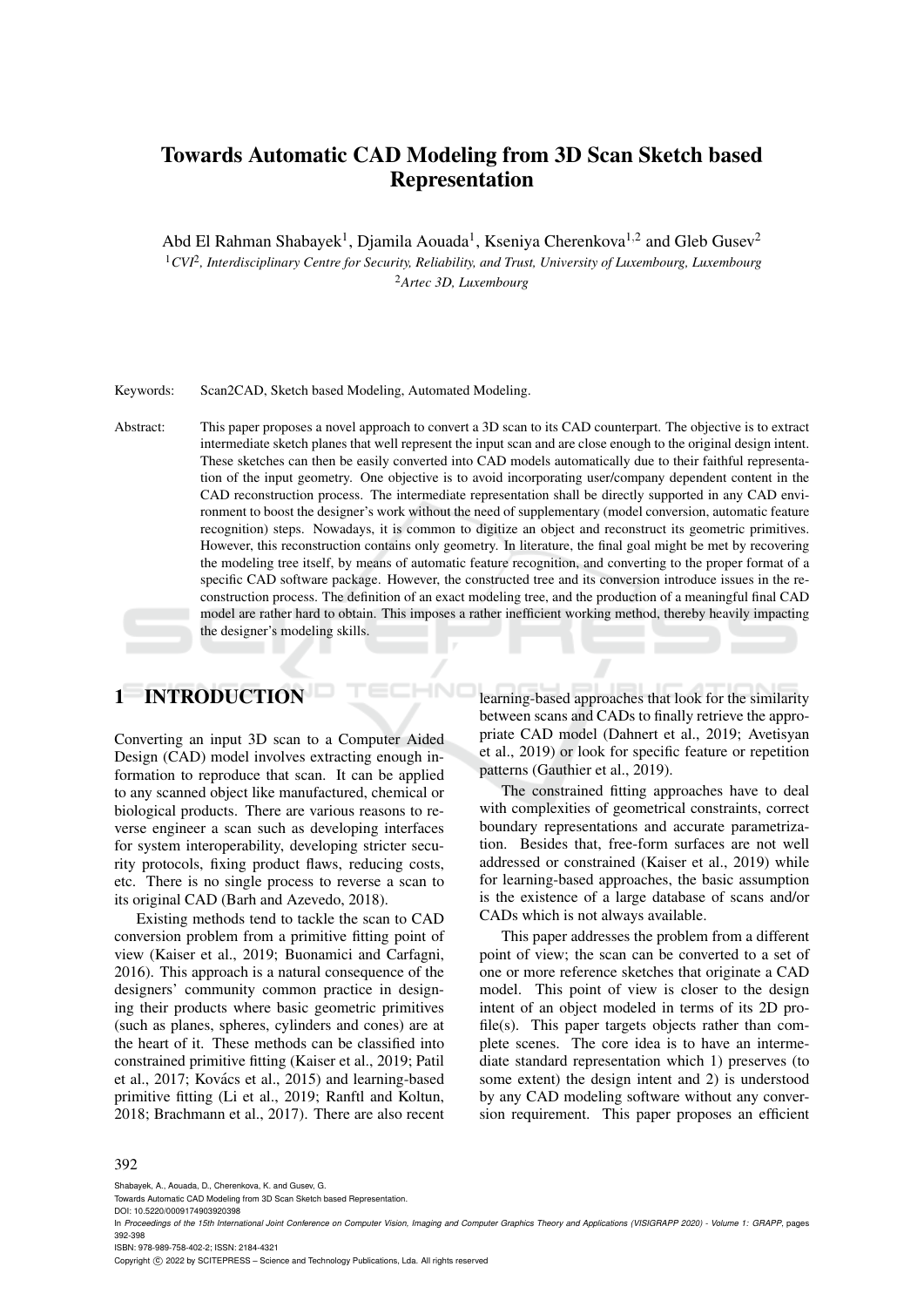approach to extract reference sketches that enable automating the modeling process. The work is further validated by demonstrating a semi automated conversion process from an input 3D scan to its CAD model. Although the current work assumes a possible human intervention to decide on the selected modeling sketches, it is foreseen to fully automate this step.

This paper is organised as follows; Section 2 presents the existing literature. Section 3 explains the proposed approach. The validation of the automated modeling experiments and their discussion are given in Section 4. Finally, the work is concluded in Section 5.

### 2 RELATED WORK

In the literature, there are numerous methods available that propose different solutions to convert from an input scan to a CAD model. Although there are many successful attempts, they are still limited to a certain category of objects or are practically difficult to be implemented in a general sense. These existing methods can be classified into: 1) learning-based approaches that either try to directly retrieve the most relevant CAD model from a database or learn the best fitting parameters of the object's geometric primitives, 2) constrained fitting based approaches that aim to segment the input scan and find the most appropriate geometrical primitive that fits it in a dedicated optimization framework, and 3) hybrid methods that learn to classify segments in order to apply constrained primitive fitting on them.

#### 2.1 Learning-based Approaches

learning-based approaches aim to learn the similarity between a set of CAD models and their corresponding scans. This learning enables to retrieve the closest available CAD model to the input scan and fit the best geometric primitive(s) to the input scan or recognize geometric patterns that enable model reconstruction. The main limitation is that possibly a large number of both scans and their corresponding CAD models shall be available for any new application domain.

(Dahnert et al., 2019) proposed to learn a joint embedding space of 3D scans and their CAD objects geometry. The work assumes that semantically similar objects shall be neighbours in the embedding space even if there is a clear difference in their geometric characteristics. The learned space is then used to retrieve the closest CAD model to the input scan. (Avetisyan et al., 2019) assumed that there is a predefined set of clean CAD models that can be aligned to

a noisy input scan. Using a 3D Convolutional Neural Network, they predict a heatmap that links between the scan and the closest CAD model. Using this heatmap, the 9 DoF CAD pose is estimated to be aligned to the scan.

Primitive fitting from a learning perspective can be viewed as model prediction by regressing the parameters using a neural network. However, the regression loss based on measuring the parameter difference does not represent the real fitting error. Such erroneous loss can seriously limit prediction accuracy. (Brachmann et al., 2017) faced that by integrating a Random sample consensus (RANSAC) pipeline (Schnabel et al., 2007) into a deep neural network where differentiable routine replaces the hypothesis selection step in RANSAC. (Ranftl and Koltun, 2018) also introduced a deep learning network for model fitting to predict inlier weights while (Li et al., 2019) extended (Ranftl and Koltun, 2018) to predict weights representing point membership for multiple primitive models. Only cuboids are predicted in (Tulsiani et al., 2017; Zou et al., 2017), hence, the proposed methods can only act as a rough abstraction of the input scan. A more general method called Constructive Solid Geometry Network (CS-GNet) (Sharma et al., 2018) is able to predict more types of primitives but with less accuracy due to limitation in their parameter space classification (Li et al., 2019). Moreover, it is computational expensive as a Constructive Solid Geometry (CSG) model shall be rendered to get visual feedback for each training iteration. These primitive fitting methods are limited in accuracy with a restricted number of supported primitive types.

Rule-based learning methods (Gauthier et al., 2019) focus on the recognition of two geometric features and their repetition patterns: counterboared and countersunk holes which require recognition of parallelism and concentricity relations. The recgonition rules are defined based on geometrical relations between primitives. The objective is to ease the model reconstruction process given these patterns.

### 2.2 Constrained Fitting Approaches

In the core of scan to CAD conversion comes the primitive fitting step in most existing literature. The abstraction of 3D shapes by simple parametrization enables geometry simplification while keeping acceptable representation of the input scan. However, this simplification has consequences on both performance and the ability to perform high level tasks. For a more comprehensive review, see (Kaiser et al., 2019).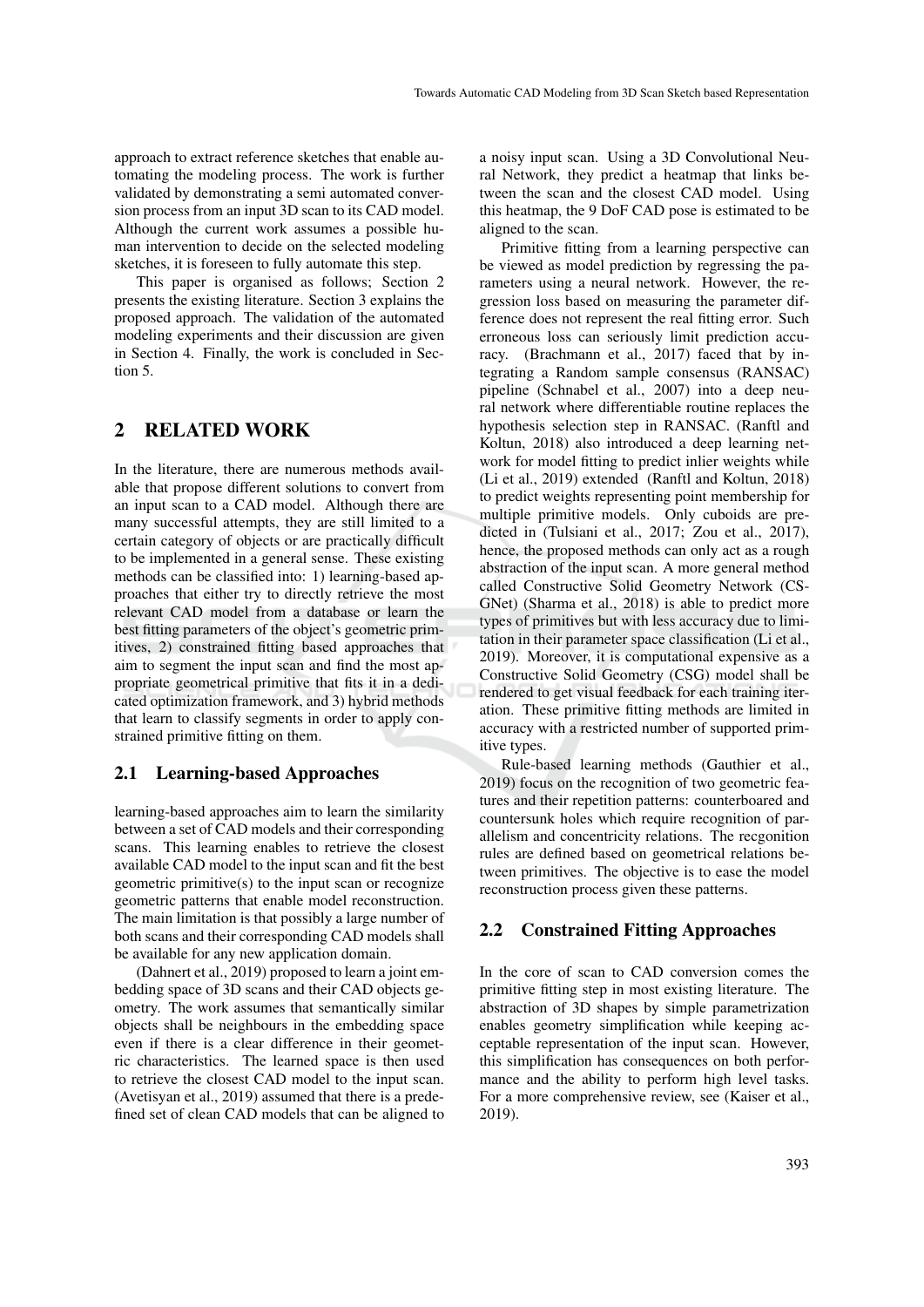Constrained fitting enforces dimensions and/or geometric constraints between input features during the fitting process (Werghi et al., 1999; Benkö et al., 2002; Kovács et al., 2015; Kaiser et al., 2019). This approach is meant to restore as mush design intent as possible that possibly models the target object. There are constrained fitting methods which are very specific to their domains like (Patil et al., 2017). They modify the existing Hough transform to automatically detect cylinder parameters in point clouds where a cylinder's radius is estimated using a circle fitting algorithm. However, there are more general and popular primitive detection approaches which are based on RANSAC (Fischler and Bolles, 1981) such as (Schnabel et al., 2007; Chum and Matas, 2005; Li et al., 2011; Kang and Li, 2015; Wu et al., 2018; Du et al., 2018). (Li et al., 2011) refines the extracted primitives by (Schnabel et al., 2007) by optimizing the relations between them. (Wu et al., 2018) and (Du et al., 2018) introduced a method to reverse a CSG model from an input scan. The performance of these RANSACbased methods mainly depends on careful parameter tuning for each shape category and the availability of points normals. The need for careful parametrization is limiting as minor errors due to noisy input scans may lead to over/under segmentation. This careful control requirement may block the scale up of RANSAC-based methods to diverse shapes as it needs to be repeated for each of them.

## 2.3 Hybrid Partial Learning and Fitting Approaches

Hybrid approaches are very common in reverse engineering of mechanical parts (Buonamici and Carfagni, 2016). A typical framework (Várady et al., 1997; Werghi et al., 1999; Benkö et al., 2002; Buonamici and Carfagni, 2016) would 1) generate a mesh from a point cloud, 2) pre-process the input scan, 3) segment the scan, 4) classify its regions to be linked to geometric features or primitives, 5) fit geometric primitives, 6) post-process (e.g merging into a solid model and filleting). The learning aspect is region based where the objective is to map the region to a known geometric primitive to further continue with the fitting process. The fitting step can be accomplished by any existing method (Kaiser et al., 2019). (Jia, 2017) fits multiple parametric models to an input point cloud. The assumption is that there is a priori knowledge of the correspondences between points and the geometric primitives. After associating the points with any component, the model parameters are searched in a minimization step. If there is no a priori knowlege of the correspondences, an initialization



Figure 1: Proposed approach to extract reference sketch planes from an input 3D scan.

and classification algorithm is applied. Once the initial configuration is close enough to the point cloud, the technique provides very satisfactory results. However, it fails when the initial configuration parameters are far from the point cloud.

There are also hybrid approaches introduced for specific domains of use. (Yi et al., 2017) decomposes a large scale LiDAR data point cloud or urban building into individual ones. Each building is further partitioned into a set of consecutive blocks. The primitive elements in the block contours are extracted by employing spectral residual clustering. Constrained fitting is then applied on the extracted primitives to get an accurate contour. Finally, a union operation is applied on a set of extrusion operations that generated each block.

### 3 SKETCH BASED MODEL RECONSTRUCTION

In the literature, the modeling tree automatically retrieved by different software tools rarely corresponds to the real procedure used by the designer which makes it very difficult to modify. The proposed approach in this work has a different perspective on the conversion process and requirements. It takes a 3D mesh as an input. If the input is a 3D point cloud, it can be meshed using any standard algorithm (Berger et al., 2017). Afterwards, the principle axes of the input object are extracted using principle component analysis (Botsch et al., 2011). Then, the sketch planes parallel to each of the principle axes are also extracted by means of mesh slicing (Botsch et al., 2011). One of the principle axes shall be selected to extract the sketch planes across it (Botsch et al., 2011). By default, the main axis is used for this purpose. Finally, the extracted principle axes and sketch planes are represented as polylines and saved in ASCII format. The proposed approach is depicted in Figure 1 and described in Algorithm 1.

The perspective of this work is that the CAD re-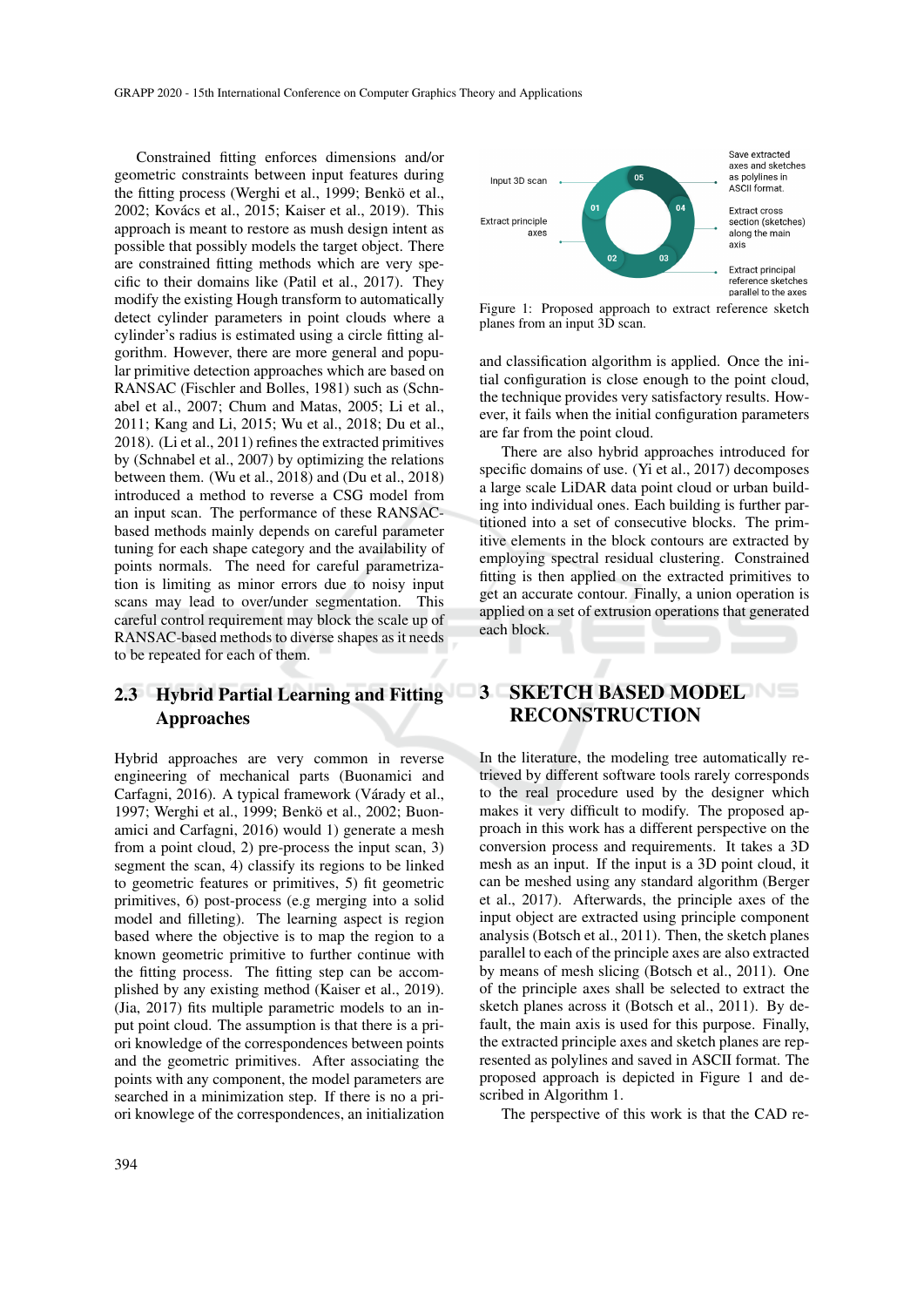

(a) Input point cloud (blue), reconstructed mesh (yellow), principal axis (red) and principal 3D profiles (black).





(b) Principal 3D profiles (cross sections) extracted along the principal axis.





(c) Output 3D model using SA-LOME.



(d) Input mesh (yellow), principal axis (red) and principal 3D profiles (black).

(e) Principal 3D profiles (cross sections) extracted along the principal axis.

(f) Output 3D model using SALOME.

Figure 2: Top row: from a 3D point cloud of a screw to 3D CAD model. Bottom row: from a 3D mesh of door handle to a 3D CAD model.

construction shall avoid incorporating user/company dependent content. Hence, given an input 3D scan (point cloud or mesh), the algorithm extracts reference sketch planes required to produce a featurebased CAD model (i.e. a model produced by applying a sequence of operations like revolution, extrusion and sweep). The need for constrained fitting is relaxed, hence providing explicit geometric constraints is relaxed too. The geometric constrains are generally related to a set of predefined parameters that define generated surfaces. Such solutions make heavy assumptions on the knowledge of each segmented region/part thanks to the classification step of the input segments.

The proposed algorithm is general enough to provide 2D/3D contours and the main direction axes required for standard modeling operations (CAD features) that together provide a meaningful design intent bases for the designer to further create the model. This representation (main axis and meaningful 2D/3D profiles) in essence covers basic geometric primitives (planes, spheres, cylinders, cones and cuboids) as they can be directly generated using a rotation/directional extracted axis and a generating polyline (an extracted 2D/3D profile). Moreover, many free-form shapes can be well reconstructed by applying standard CAD modeling operations like revolution, extrusion and sweep using a 2D/3D profile and a rotational/directional axis or path.

Algorithm 1: Sketch planes extraction algorithm.

- 1. Input: 3D mesh (if a point cloud then reconstruct a surface mesh using any standard algorithm (Berger et al., 2017))
- 2. Extract the principle axes of the input object using principle component analysis (Botsch et al., 2011)
- 3. Extract the sketch planes parallel to each of the principle axes by means of mesh slicing (Botsch et al., 2011)
- 4. Extract the sketch planes across a selected principle axis (the main axis by default) by means of mesh slicing
- 5. Save extracted principle axes and sketch planes represented as polylines

The benefits of the proposed approach can be seen in: a) being able to handle complete objects or segmented parts rather than being applicable to segmented regions only as in constrained primitive fitting based approaches, b) no need for a large number of prior scans and their CAD models as in learningbased approaches c) having no obligation to have a priori knowledge about the input scan, hence, not forcing certain geometric constraints, d) geometric constraints are implicitly imposed thanks to the sketch extraction process which is done either parallel (as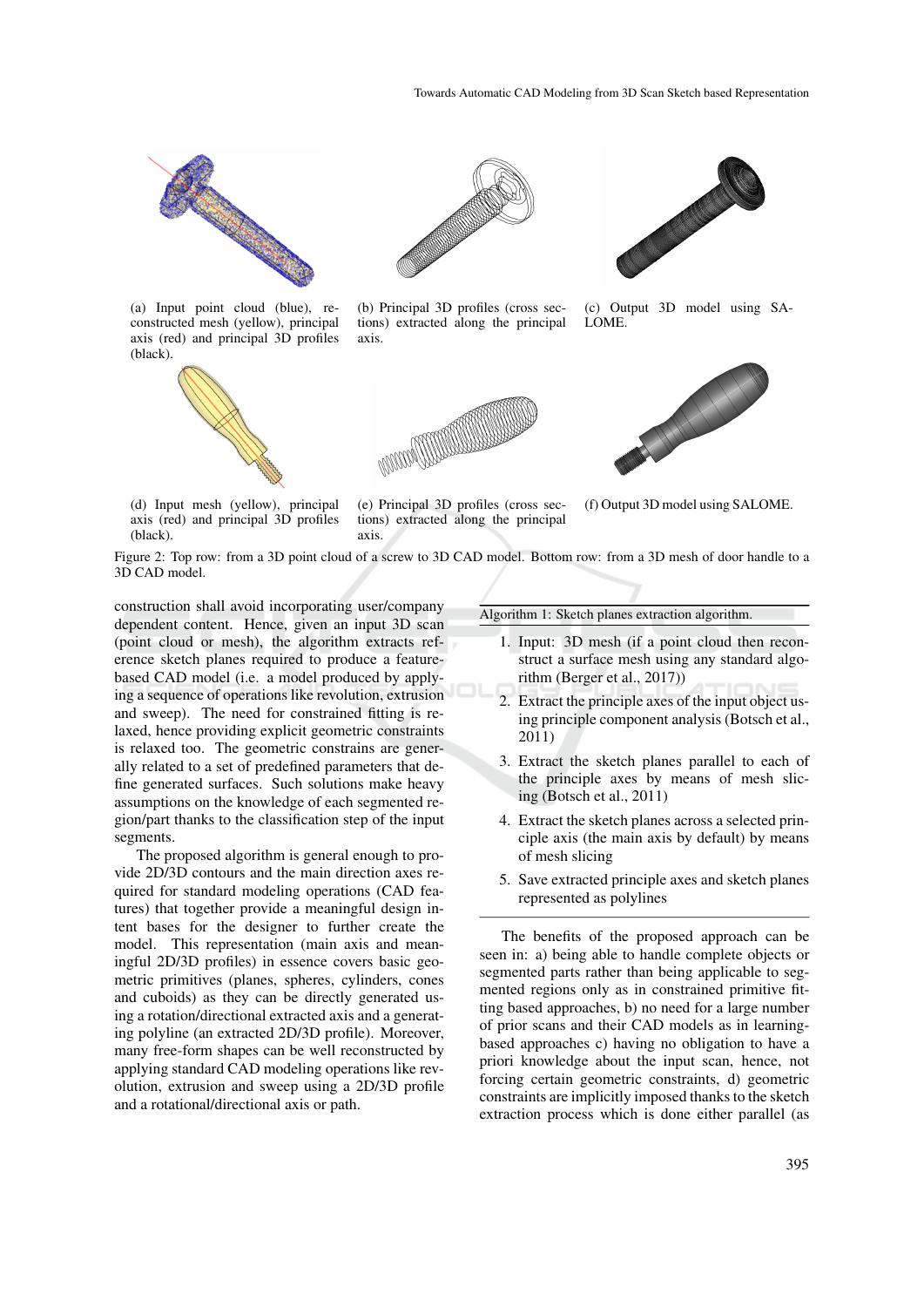in  $1 - 3$ ) or perpendicular (as in  $1 - 4$ ) to the principle axes and e) sketches representation as polylines in ASCII format is supported by any CAD engine. The proposed approach is validated by (semi) automating the modeling process applied to the extracted intermediate representation as explained in Algorithm 2 in Section 4.

## 4 AUTOMATED MODELING AND DISCUSSION

The proposed sketch extraction approach to create an intermediate representation is tested on PartNet (Mo et al., 2019), TraceParts (TraceParts S.A.S., 2019) and implemented using Trimesh (Trimesh, 2019) and vtkplotter (Musy et al., 2019). It is validated by writing generic automation Python scripts in SALOME 9.3.0 CAD modeling platform (Ribes and Caremoli, 2007) to construct the corresponding CAD models of the input scans given the intermediate representation only.

Figure 2a and Figure 2d show an input 3D point cloud and a mesh respectively with the principal axis and 3D principal profiles overlaid on them. The automatically extracted cross sections are shown in Figure 2b and Figure 2e and the automatically produced models are shown in Figure 2c and Figure 2f. A more complex input mesh (a Faucet) is shown in Figure 3a and its extracted principal profiles in Figure 3b, its extracted cross sections through principal axes in Figure 3c and the semi-automatically produced model in Figure 3d.

The automated CAD modeling scripts load the ASCII files and produce revolution and generalized sweep surfaces. Please note that automated extrusion scripts can be easily similarly produced. These scripts scan the input files for the principle axes, the principle sketches and the sketches extracted across the main principle axis. The (semi) automated modeling process is explained in Algorithm 2.

The proposed modeling algorithm covers 1) revolutions which are very common and fully represent the objects in many cases, 2) generalized sweep through directed cross sections (along an autogenerated path) which can reproduce the output of one or more extrusion, revolution and sweep operations. It is straightforward to write a similar script dedicated to extrusion. Given the output of the automated modeling script, the designer may intervene to check the produced models and keep the most relevant one(s) for further modification.

The sketch based representation would enable a broader representation of objects which are not directly interpreted as geometric primitives. It supports

- 1. load the ASCII formatted files in the CAD environment
- 2. Apply revolutions corresponding to the principal profiles around their parallel axes in Algorithm  $1 - 3$
- 3. Apply a generalized sweep on the sketch planes extracted through the (default) main principal axis in Algorithm 1 - 4
- 4. The sweep path is automatically constructed by computing the 3D path through the 3D sketches
- 5. The designer may interactively:
	- (a) keep the generated features of interest
	- (b) change the default principal axes for revolution and sweeping

the generalization of the CAD modeling process eliminating the complexity of detecting geometric primitives and computing their intersections to construct accurate boundary representation.

The main limitation is that the current approach is not fully automatic in some cases where the designer may interfere to reject one or more extracted features like the model shown in Figure 3d. The top part is generated by an automated generalized sweep while the bottom part is generated with automated revolutions. Another limitation is that fine details are not considered in this work yet. The output shown of a revolved input screw in Figure 2c has its internal head hole circular rather than being shaped with sharp internal edges as its original form in Figure 2a. Although the model automatically generated in Figure 2f faithfully represent its input mesh in Figure 2d, the automatically generated cross sections in the lower part do not fit well the handle thread. It needs more dense sections extracted, however the dense versus sparse sections extraction needs to be fully automated. Currently, an equidistant number of sections is extracted relative to the input scan height. Future work, will consider fully automating cross sections density, sketches filtering and mixed modeling to decide on the most relevant operation given the input sketches and axes.

### 5 CONCLUSIONS

This paper proposes a novel approach to convert an input 3D scan to a CAD model. The core idea is to extract reference sketches which act as an intermediate representation between the input scan and the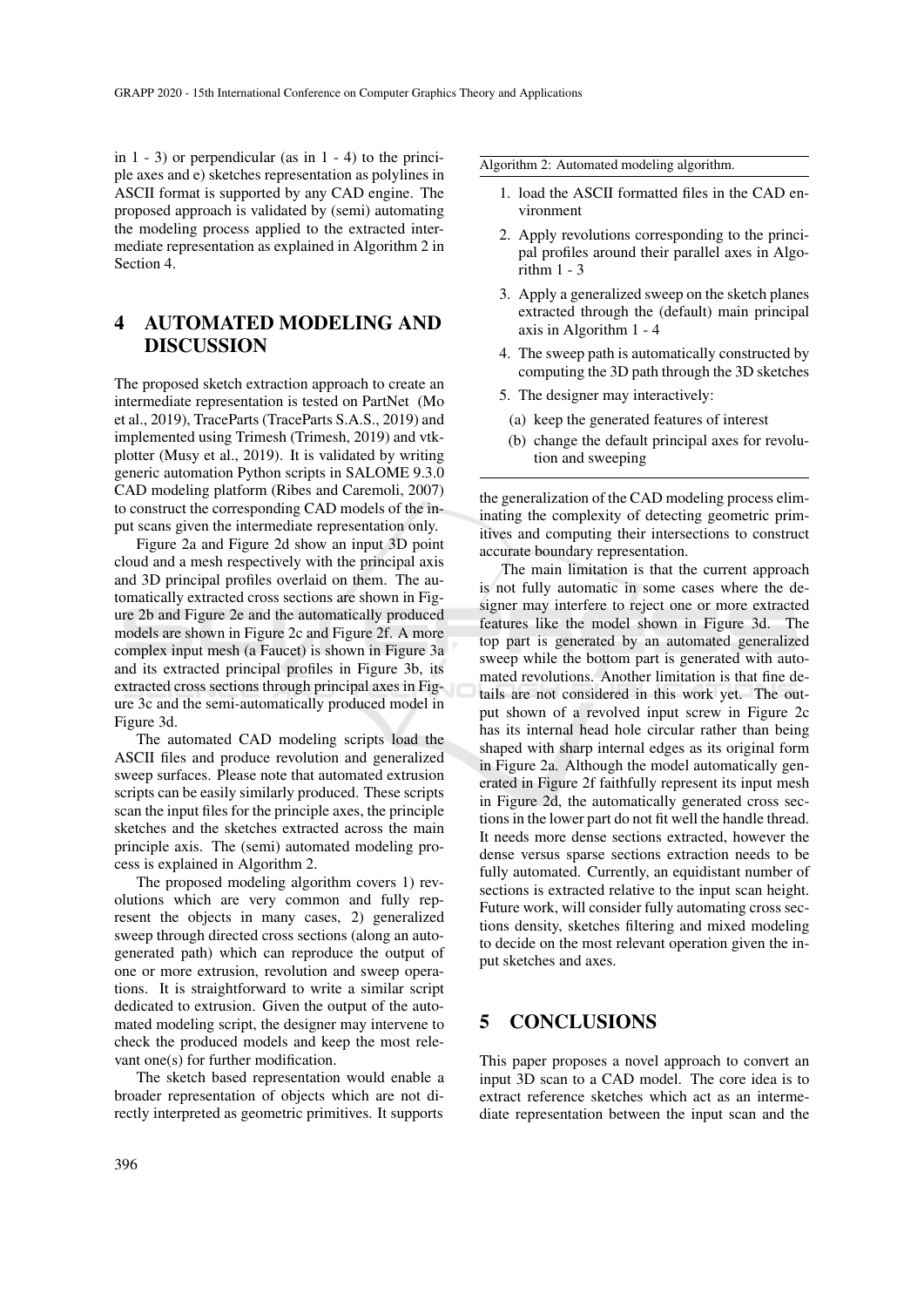

final model. They keep, to certain extent, the original design intent. This eases the designer interaction with the automatically generated models wherever required. The automation of the modeling step is straight forward using these sketches. The benefits of the proposed approach can be seen in relaxing the need to extract specific geometric primitives which remove the complexity of carefully designing well constrained optimization problems. There is no need to have a priori knowledge of every single segmented region or provide a large database of scans and CADs for learning. The proposed approach implicitly imposes geometric constraints like parallelism on subsequent extracted sections and perpendicularity constraints between the sweep axis and base sketch plane(s). The intermediate sketches are saved in ASCII format which naturally supports any available CAD software packages. The proposed method is validated by automating the modeling process for simple and complex objects.

### **REFERENCES**

- Avetisyan, A., Dahnert, M., Dai, A., Savva, M., Chang, A. X., and Nießner, M. (2019). Scan2cad: Learning CAD model alignment in RGB-D scans. In *IEEE Conference on Computer Vision and Pattern Recognition, CVPR, USA, June 16-20*, pages 2614–2623.
- Barh, D. and Azevedo, V. (2018). Chapter 5 reverse engineering and its applications. In *Omics Technologies and Bio-Engineering*, pages 95 – 110. Academic Press.
- Benkö, P., Kós, G., Várady, T., Andor, L., and Martin, R. R. (2002). Constrained fitting in reverse engineering. *Computer Aided Geometric Design*, 19(3):173–205.
- Berger, M., Tagliasacchi, A., Seversky, L. M., Alliez, P., Guennebaud, G., Levine, J. A., Sharf, A., and Silva, C. T. (2017). A survey of surface reconstruction from point clouds. *Comput. Graph. Forum*, 36(1):301–329.
- Botsch, M., Kobbelt, L., Pauly, M., Alliez, P., and Levy, B. (2011). Polygon mesh processing relations. *Book, CRC Press, 1st Edition*.
- Brachmann, E., Krull, A., Nowozin, S., Shotton, J., Michel, F., Gumhold, S., and Rother, C. (2017). DSAC - differentiable RANSAC for camera localization. In *2017*